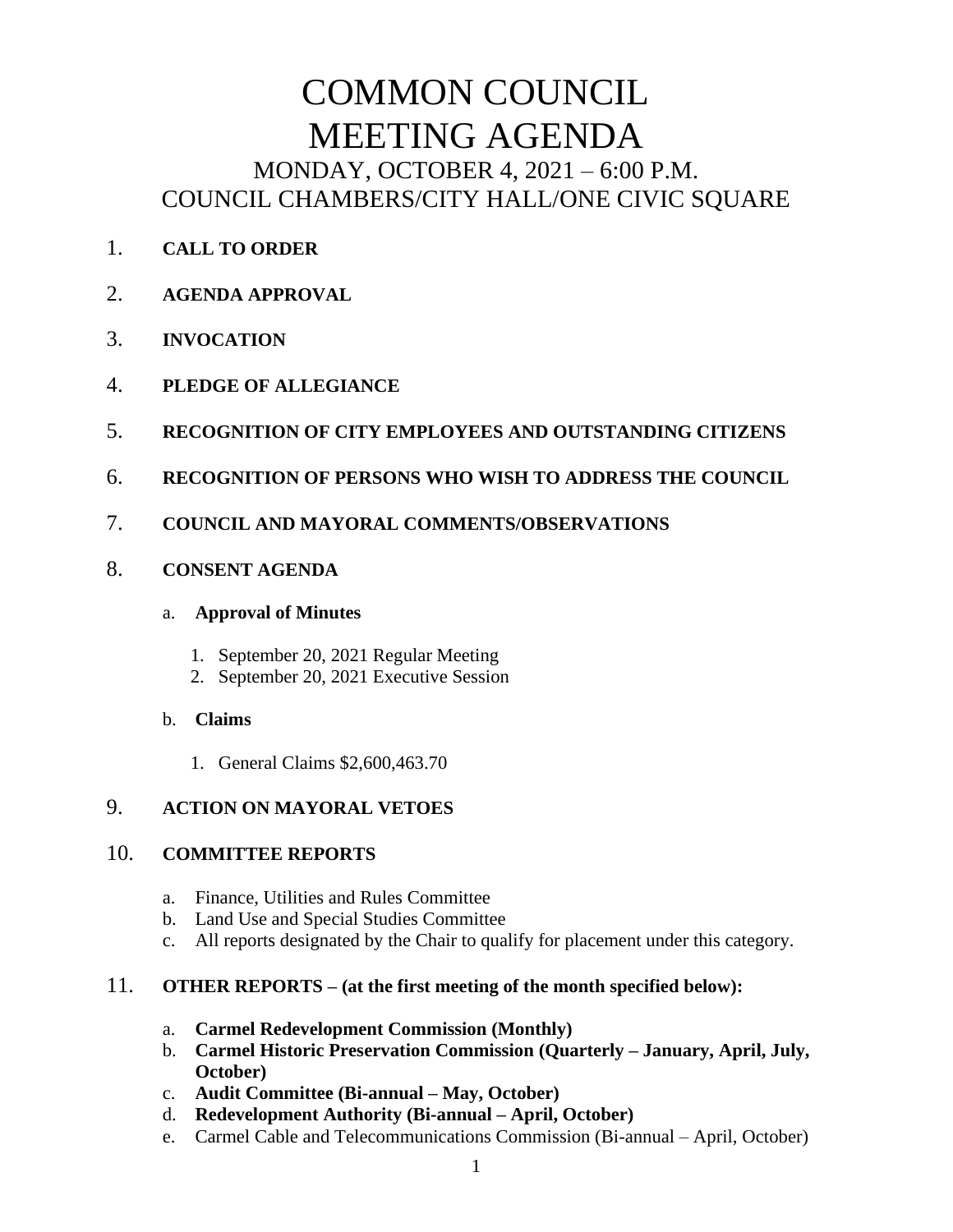- f. Economic Development Commission (Bi-annual February, August)
- g. Library Board (Annual February)
- h. Ethics Board (Annual February)
- i. Public Art Committee (Annual August)
- j. Parks Department (Quarterly February, May, August, November)
- k. All reports designated by the Chair to qualify for placement under this category.

## 12. **OLD BUSINESS**

a. **Second Reading of Ordinance D-2596-21**; An Ordinance of the Common Council of the City of Carmel, Indiana, Authorizing the Issuance of Economic Development Tax Increment Revenue Bonds to Support the Hamilton Crossing Development Project, and Authorizing and Approving Other Actions in Respect Thereto; Sponsor: Councilor Worrell. **Returning from the Finance, Utilities and Rules Committee.**

#### **Synopsis:**

Ordinance authorizes the issuance of developer TIF bonds by the City of Carmel, Indiana, to finance improvements to support the development of the Hamilton Crossing Project.

b. **Second Reading of Ordinance D-2595-21**; An Ordinance of the Common Council of the City of Carmel, Indiana, Establishing the Appropriations for the 2022 Budget; Sponsor: Councilor Finkam. **Introduced and held over until the next meeting.**

#### **Synopsis:**

Establishes 2022 appropriations for the City of Carmel.

c. **Second Reading of Ordinance D-2591-21**; An Ordinance of the Common Council of the City of Carmel, Indiana, Fixing Salaries of Appointed Officers and Employees of the Carmel City Clerk for the Year 2022; Sponsor(s): Councilor(s) Worrell and Aasen. **Returning from the Finance, Utilities and Rules Committee.**

#### **Synopsis:**

Establishes 2022 maximum salaries for employees of the Carmel City Clerk.

d. **Second Reading of Ordinance D-2592-21**; An Ordinance of the Common Council of the City of Carmel, Indiana, Fixing Salaries of Appointed Officers and Employees of the Carmel City Court for the Year 2022; Sponsor: Councilor Rider. **Returning from the Finance, Utilities and Rules Committee.**

#### **Synopsis:** Establishes 2022 maximum salaries for employees of the of the Carmel City Court.

e. **Second Reading of Ordinance D-2593-21**; An Ordinance of the Common Council of the City of Carmel, Indiana, Fixing Salaries of Appointed Officers and Employees of the City of Carmel, Indiana, for the Year 2022; Sponsor(s): Councilor(s) Aasen, Rider and Nelson. **Returning from the Finance, Utilities and Rules Committee.**

## **Synopsis:**

Establishes 2022 maximum salaries for employees of the Executive branch.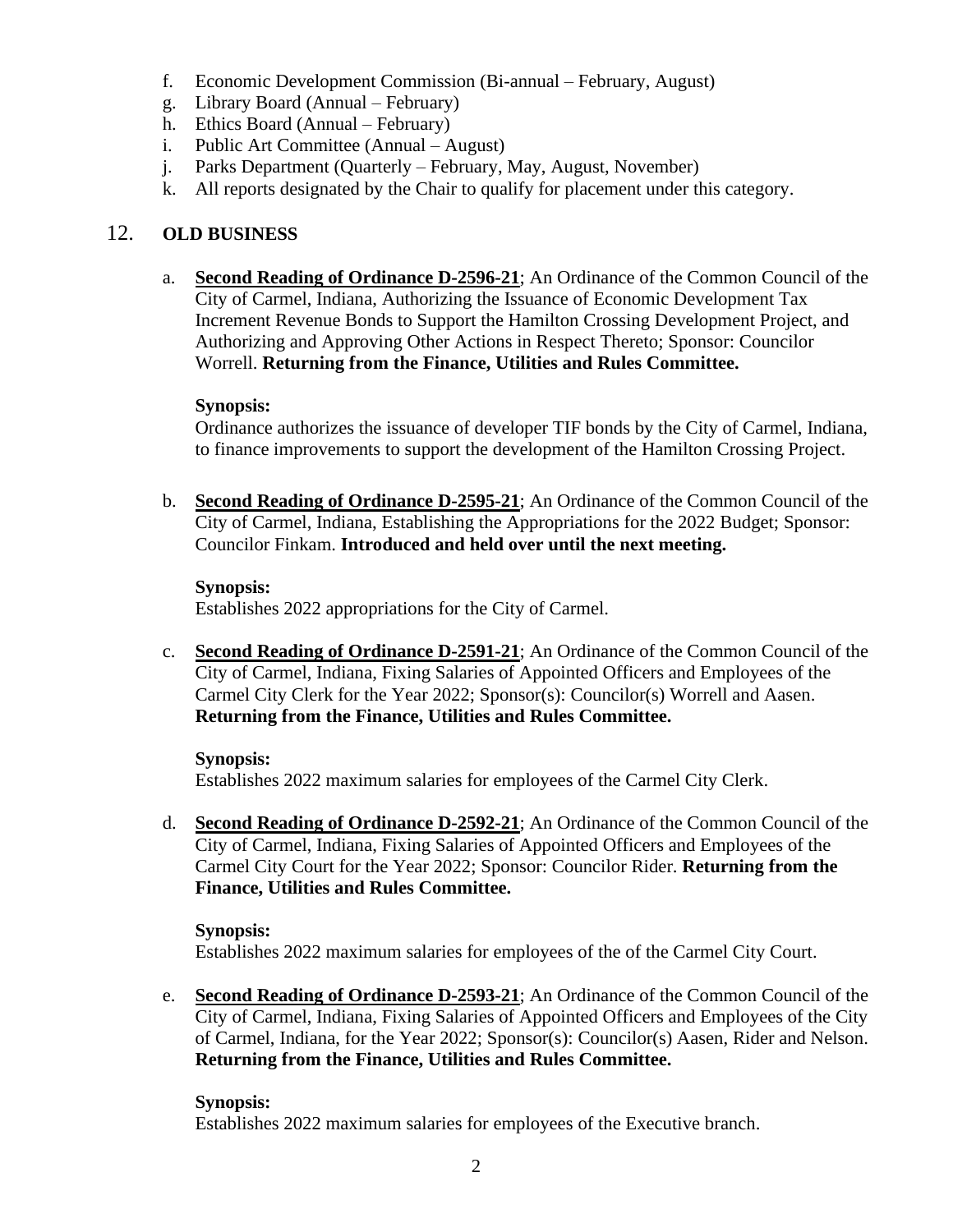f. **Second Reading of Ordinance D-2594-21**; An Ordinance of the Common Council of the City of Carmel, Indiana, Fixing Salaries of Elected Officials of the City of Carmel, Indiana, for the Year 2022; Sponsor(s): Councilor(s) Aasen, Rider and Nelson. **Returning from the Finance, Utilities and Rules Committee.**

#### **Synopsis:**

Establishes 2022 salaries for Carmel's elected officials.

## 13. **PUBLIC HEARINGS**

a. **First Reading of Ordinance D-2597-21**; An Ordinance of the Common Council of the City of Carmel, Indiana, Authorizing and Approving an Appropriation of Funds from the ARP Coronavirus Local Fiscal Recovery Fund (Fund #176); Sponsor: Councilor Worrell.

#### **Synopsis:**

Appropriates funds in the ARP Coronavirus Local Fiscal Recovery Fund for the provision of government services pursuant to the ARP Plan adopted by the Common Council.

b. **First Reading of Ordinance D-2598-21**; An Ordinance of the Common Council of the City of Carmel, Indiana, Authorizing and Approving an Appropriation of Funds from the ARP Coronavirus Local Fiscal Recovery Fund (Fund #176); Sponsor: Councilor Worrell.

#### **Synopsis:**

Appropriates funds in the ARP Coronavirus Local Fiscal Recovery Fund for employee premium pay pursuant to the ARP Plan adopted by the Common Council.

## 14. **NEW BUSINESS**

a. **Resolution CC-10-04-21-02**: A Resolution of the Common Council of the City of Carmel, Indiana, to Limit the Rate for Taxes Payable in 2022 and Authorize Necessary Temporary Borrowing Among City Funds; Sponsor(s): Councilor(s) Finkam and Worrell.

## **Synopsis:**

A resolution finding that the City's 2022 property tax rate should not exceed 0.7877, which is the same as the 2021 rate, and recommending how the DLGF should allocate the 2022 property levy among City funds; and also permitting temporary borrowing among funds during 2022.

b. **First Reading of Ordinance D-2599-21**; An Ordinance of the Common Council of the City of Carmel, Indiana, Amending the 2021 Salary Ordinance; Sponsor: Councilor Worrell.

## **Synopsis:**

Amends the 2021 salary ordinance to allow City employees to receive premium pay as authorized by the American Rescue Plan Act and the Common Council.